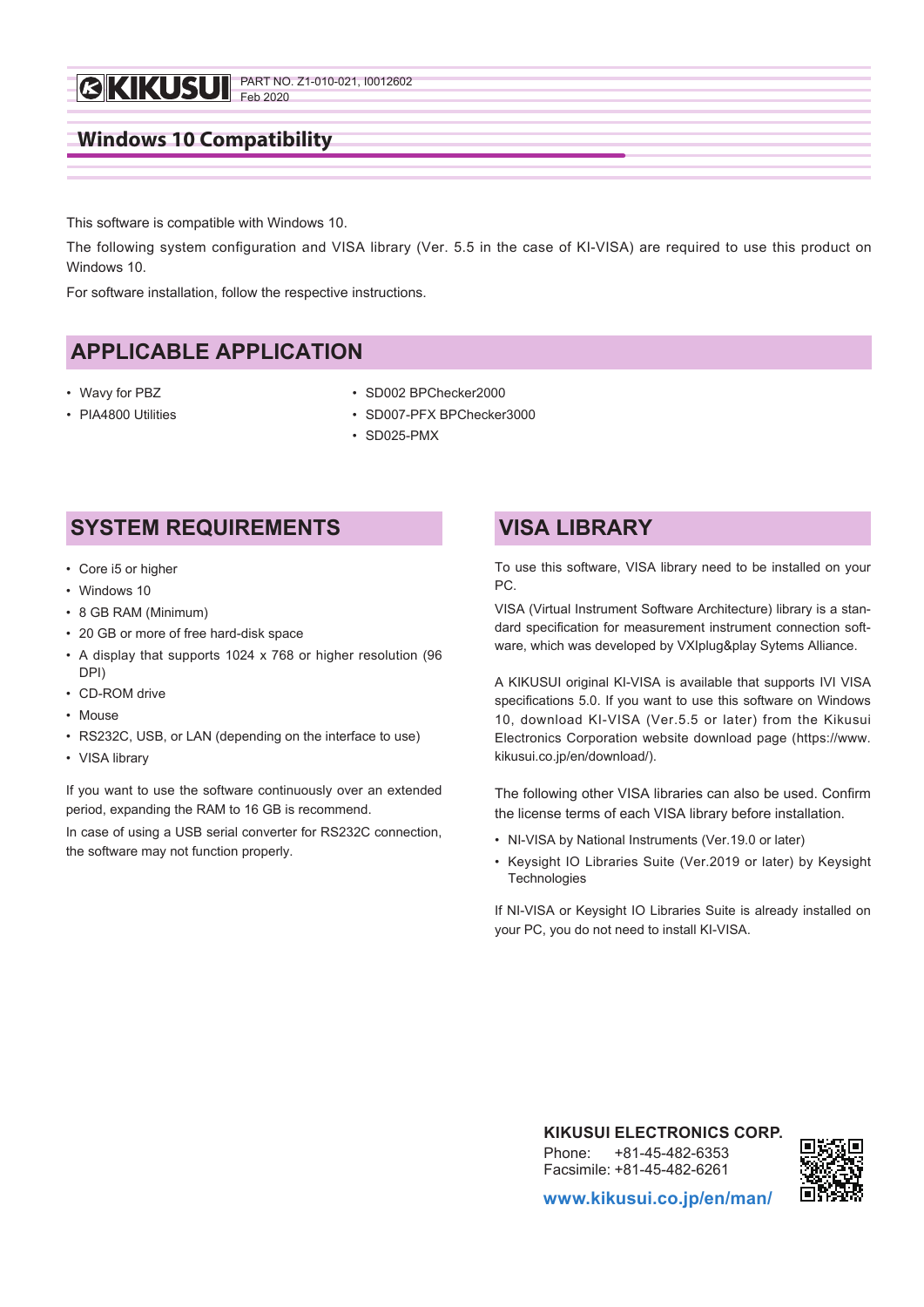

SD007 BPChecker3000 is a dedicated application software for the PFX2500 series Charge/Discharge System Controller or the PFX-R series Regenerative battery tester. BPChecker3000 enables you to set the conditions of the battery charge/discharge characteristics tests, execute the tests, and analyze the test results on a PC.

For instruction on how to use the BPCheker3000, refer to the HELP file.

#### **Product Version Covered**

This setup guide covers BPChecker3000 version 2.x.

You can check the BPChecker3000 version in the HELP menu.

#### **Related manuals**

For details on the PFX2500 series or the PFX-R series, refer to the operation manual.

#### **Trademark acknowledgements**

Microsoft and Windows are registered trademarks of Microsoft Corporation, USA.

Intel and Pentium is a trademark of Intel Corporation, USA.

Other company, brand, and product names provided in this manual are trademarks or registered trademarks of their respective holders.

#### **Copyrights**

The contents of this manual may not be reproduced, in whole or in part, without the prior consent of the copyright holder.

The specifications of this product and the contents of this manual are subject to change without prior notice.

© 2011 Kikusui Electronics Corporation

#### **Safety Precautions**

Before using this application software, please thoroughly read the PFX2500/PFX-R series Operation Manual that describes the system hardware. Use extreme caution to make correct connections and handle the components of the system properly. Improper connections or handling can lead to serious accidents such as damage to or explosion of the DUT.

### **System Requirements**

To install and use the application software, you need the following hardware and software.

- OS: Windows Vista, Windows 7, or Windows 8.1 (On Windows 8.1, Internet access may be required.) OS language: Japanse or Engish
- Memory (RAM): 2 GB or greater
- Hard disk: 100 MB or greater of disk space
- Display monitor: must be capable of a minimum resolution of 1280 X 1024 or better
- CD-ROM Drive
- Mouse or other pointing device
- LAN and LAN cable
- Adobe Reader 6 or later (required to view the PDF version of the operation guide)

#### **Package Contents**

The BPChecker3000 package contains the following items.

| <b>Name</b>                                  | Quantity |
|----------------------------------------------|----------|
| CD-ROM containing the program                |          |
| SD007 BPChecker3000 Setup Guide (this guide) |          |

For details on how to operate the software applications, click Help of the relevant application, or refer to the operation guide (PDF) on the CD-ROM.

#### **Notes on use**

BPChecker3000 is used to load PFX2500/PFX-R series test data into the PC. To ensure that test data is loaded correctly, disable the following features on your PC during testing.

- Windows power-saving mode
- Screen saver
- Memory-resident programs

During testing, avoid operating other software applications.

Application Software **SD007 BPChecker3000** Setup Guide

Z1-006-450, IA005261

#### Nov, 2015 **Installation**

You need to log in as an administrator to install the software.

Exit all software applications that are running. If antivirus software is running, the installation may not be performed correctly. Turn off antivirus software while the installation is being performed. After the installation is complete, turn the antivirus software on.

#### **Installing the BPChecker3000**

**1. Insert the Program CD-ROM into the CD-ROM drive.**

#### **2. Click "Installing the BPChecker3000".**

Insert the program CD-ROM in the drive, and click Run ShelExec.exe. The menu program window will appear. If the menu program window does not appear, open the CD-ROM folder in Windows Explorer, and then double-click index.html.

**3. Double click "b3k\_full\_2\_x\_x\_xx.exe".**

The content of x differs depending on the version.

**4. Follow the description on the display, proceed to install the application software.**

If you want to install the software on Windows 8, the PC must have Microsoft .NET Framework installed. If it is not installed, a .NET installation message will appear.

**5. If you installed the software on Windows 8, update the OS to the latest version.**

This will update Microsoft .NET framework to the latest version.

#### **Uninstalling the BPChecker3000**

Use Programs and Features of Control Panel to remove Kikusui BP-Checker3000.

## **Installing the VISA library**

To use temperature chambers, a VISA library must be installed in your PC. VISA library is a specification for standard software that is used to connect instruments. VISA was defined by the IVI Foundation.

One of the VISA libraries below is necessary.

- NI-VISA by National Instruments (Ver. 4.0 or later)
- Keysight VISA by Keysight Technologies (formerly Agilent Technologies), Inc. (Keysight IO Librarys Suite 14.2 or later)
- KI-VISA Ver. 5.1.0 or later

## **Installing KI-VISA**

― Note ― Do not install multiple VISA libraries on the same PC. Doing so may cause errors.

KI-VISA is not required if NI-VISA or Keysight VISA is already installed.

KI-VISA is Kikusui's original VISA library that supports the VXIplug&play VISA specifications. You can download the most recent version of this library from the Kikusui Electronics Corporation website (http://www.kikusui.co.jp/download/).

#### **KIKUSUI ELECTRONICS CORP.**



1-1-3 Higashiyamata, Tsuzuki-ku, Yokohama, 224-0023, Japan Tel: +81-45-593-7570 Fax: +81-45-593-7571

#### **Program Construction**

When you install the BPChecker3000, four programs will be installed.

#### **IO Config**

oMe

This program is used to set the model ID, IP address, and temperature chamber connection conditions.

### **Test Condition Editor**

This program is used to create and edit all test conditions related to charge/discharge tests.

## **Test Executive**

This program is used to execute charge/discharge tests according to the test conditions file that you created using the Test Condition Editor.

## **Graph Viewer**

This program is used to display graphs of the test data created by the Test Executive on the screen and print the graphs.

## **Before Using BPChecker3000**

To perform charge/discharge test with BPChecker3000, you must prepare the PFX2500/PFX-R series in advance. For details, see the PFX2500/PFX-R series operation manual.

- **1. If you want to use the optional 8 Slot Unit (SL01-PFX), connect it to the PFX2500.**
- **2. If you want to use the optional Volt/Thermometer Unit (OP01-PFX) or Voltmeter Unit (OP02-PFX), connect it to the PFX2500/PFX-R.**
- **3. Connect the PFX2500/PFX-R, DC power supply, and load.**
- **4. Reset the DC power supply and load to their factory default settings, and configure the protection functions and external control. Set the slew rate for the load. If you want to use boosters, set the number of master and booster units.**

After configuration, we recommend that you enable the panel lock.

#### **5. Set the PFX2500/PFX-R channel number.**

If you are using only the PFX2500/PFX-R by itself, this is not necessary.

#### **6. Connect the PFX2500/PFX-R to a PC.**

If you need to use a fixed IP address, use BPChecker3000 to set it.

#### **7. If you need to use a fixed IP address, use BPChecker3000 to set it.**

This completes the preparation of the PFX2500/PFX-R. You can set the test conditions with BPChecker3000 and perform charge/discharge tests.